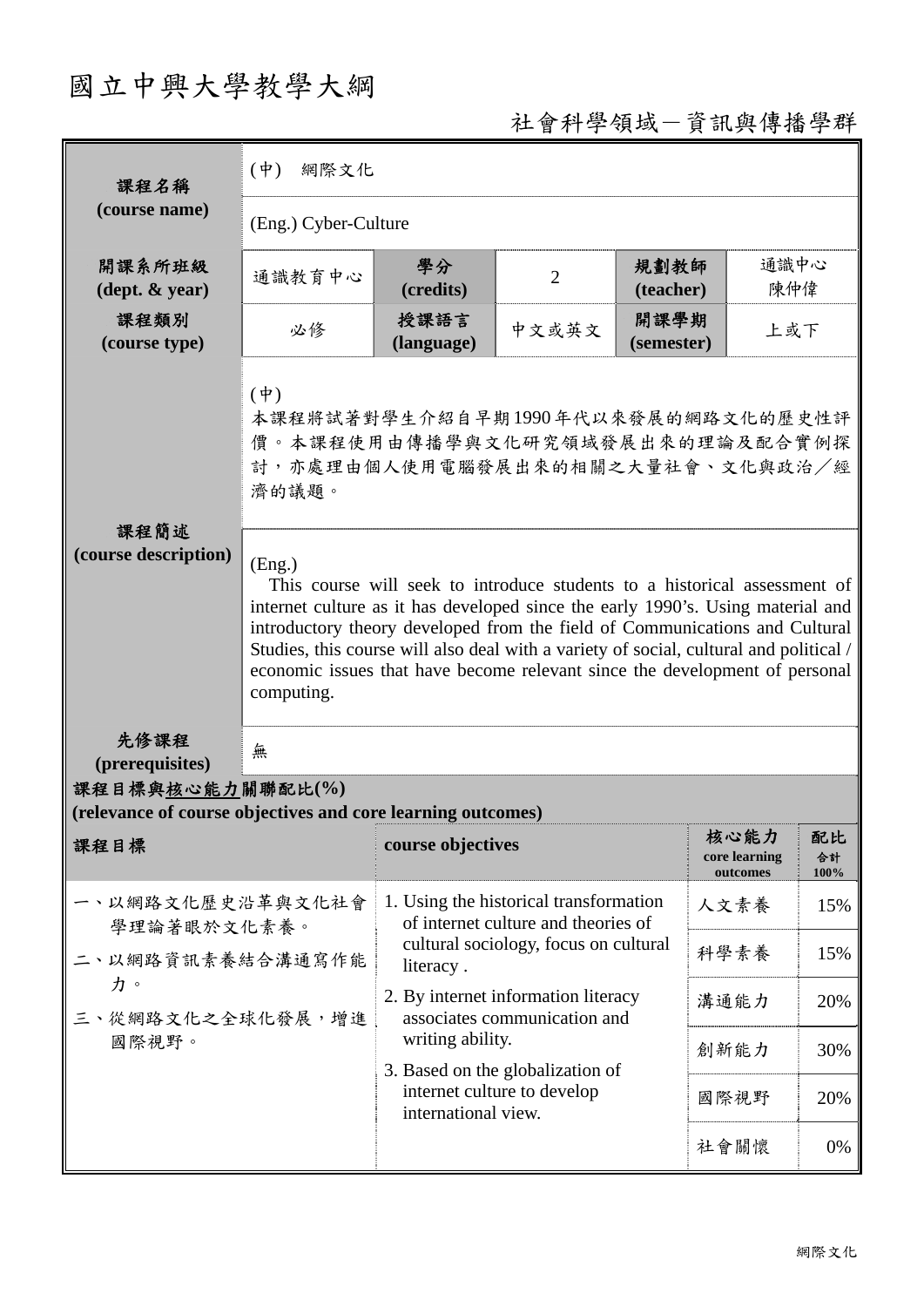## 課程目標之教學方法與評量方法

**(teaching and assessment methods for course objectives)** 

| 教學方法 (teaching methods) | 學習評量方式 (evaluation) |
|-------------------------|---------------------|
| 講授                      | 書面報告                |
| 討論                      | 口頭報告                |
| 專題探討                    | 出席狀況                |

## 授課內容(單元名稱與內容、習作**/**考試進度、備註)

**(course content and homework/tests schedule)** 

| 週次             | 授          | 課 | 大 | 綱 | 教師姓名 |
|----------------|------------|---|---|---|------|
| $\mathbf{1}$   | 課程導論       |   |   |   | 陳仲偉  |
| $\overline{2}$ | 虛擬社群與認同    |   |   |   | 陳仲偉  |
| 3              | 新生產模式      |   |   |   | 陳仲偉  |
| $\overline{4}$ | 著作權與數位時代   |   |   |   | 陳仲偉  |
| 5              | 自由軟體       |   |   |   | 陳仲偉  |
| 6              | 資訊自由       |   |   |   | 陳仲偉  |
| 7              | 新的娱樂模式     |   |   |   | 陳仲偉  |
| 8              | 社會網絡       |   |   |   | 陳仲偉  |
| 9              | 政治、意識型態與網路 |   |   |   | 陳仲偉  |
| 10             | 全球化與數位文化   |   |   |   | 陳仲偉  |
| 11             | 教育與網路      |   |   |   | 陳仲偉  |
| 12             | 學生分組報告1    |   |   |   | 陳仲偉  |
| 13             | 學生分組報告2    |   |   |   | 陳仲偉  |
| 14             | 學生分組報告3    |   |   |   | 陳仲偉  |
| 15             | 學生分組報告4    |   |   |   | 陳仲偉  |
| 16             | 演講         |   |   |   | 陳仲偉  |
| 17             | 期末口試1      |   |   |   | 陳仲偉  |
| 18             | 期末口試2      |   |   |   | 陳仲偉  |

教科書**&**參考書目(書名、作者、書局、代理商、說明)

**(textbook & other references)**

自編講義並配合多媒體影音